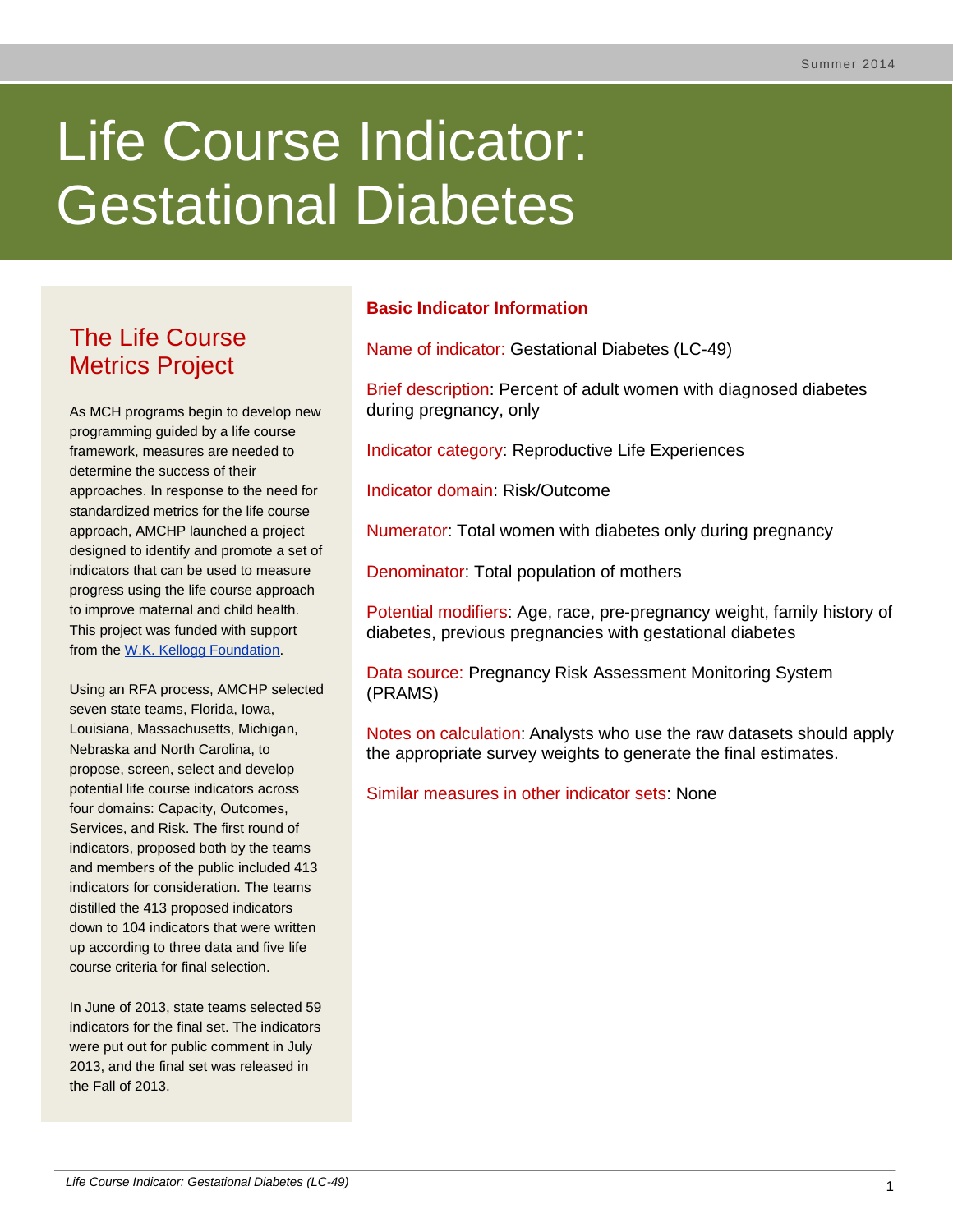### **Life Course Criteria**

#### *Introduction*

Gestational diabetes mellitus (GDM) is impaired glucose tolerance with onset during pregnancy.<sup>24</sup> GDM differs from type 1 and type 2 diabetes in causes, biologic processes, affected life stages, and health implications both on the individual and intergenerational level. Issues surrounding GDM are discussed in the current narrative while a separate narrative, LC-26 "Diabetes," discusses issues over the life course caused by type 1 and type 2 diabetes. GDM, unlike type 1 diabetes, which is caused by a lack of insulin, is caused by insulin resistance.<sup>30</sup> Hormones produced during pregnancy block the body's effective use of insulin causing insulin resistance, and subsequently, high blood sugar.<sup>30</sup> GDM affects the health of women, children and families in negative ways. Women with GDM are at a higher risk for pregnancy complications including preeclampsia and cesarean delivery.<sup>5,14</sup> A history of GDM also puts women at higher risk for morbidity later in life through increased likelihood of type 2 diabetes, metabolic syndrome, and cardiovascular disease.<sup>25</sup> Infants of mothers with GDM are at a higher risk for congenital birth defects, macrosomia, respiratory distress syndrome, and overall neonatal mortality.<sup>17,26,27</sup> In childhood and adolescence, offspring of mothers with GDM are at an increased risk for both obesity and type 2 diabetes.<sup>9</sup> Proposed programs and policies can help reduce GDM and prevent the morbidity and mortality women, children, and families experience due to diabetes and other health complications.

#### *Implications for equity*

In the United States, the prevalence of GDM has been measured between 4.6 percent – 9.2 percent.<sup>24</sup> Prevalence of GDM is higher in Black, Hispanic, Native American, and Asian women compared to non-Hispanic White women.<sup>6</sup> Only 1.5–2.0 percent of White women develop GDM, whereas Native Americans from the southwestern United States may have rates as high as 15 percent, but there is great variability across tribes in the United States.<sup>6</sup> For example, Zuni Indian women have a prevalence of about 15 percent compared to Navajo Indian women with a prevalence of 10.4 percent.<sup>6</sup> In Hispanic, Black, and Asian populations, the incidence is 5 percent – 8 percent.<sup>7</sup> Asian/Pacific Islander women also have a high prevalence of GDM with some studies measuring prevalence in this population as high as 14 percent, which is comparable or higher than some American Indian populations.<sup>20,21</sup> Women may experience a number of social, economic, and political barriers to accessing high-quality health care in which they will receive screening and treatment for GDM. Income, ethnicity, marital status, age, and educational attainment all affect a woman's ability to obtain health care and many poor, minority women are left without comprehensive care coverage.<sup>6</sup>

Not only are there disparities in development of GDM, but disparities also exist in negative health outcomes associated with GDM. A study of Kaiser Permanente health plan beneficiaries found while the risk of GDM was highest in Asian/Pacific Islander women, non-Hispanic Black women who developed GDM had the highest risk of any race for developing diabetes after GDM.<sup>19</sup> Another study found while GDM rates were similar in non-Hispanic Black women (6.1 percent) and non-Hispanic White women (6.3 percent), non-Hispanic Black women were more likely to deliver a large for gestational age infant than non-Hispanic White women.<sup>22</sup>

Janevic and colleagues (2010) assessed whether the number of healthy food outlets (e.g. supermarkets, and fruit/vegetable and natural food stores) and unhealthy food outlets (e.g. fast food, pizza, and convenience stores) in New York City communities were correlated with GDM, but did not find a significant association.<sup>8</sup> While the exact reasons behind the disparities in GDM and GDM outcomes remain unclear, certain factors including race/ethnicity, previous overweight or obesity, and pre-diabetes are associated with increased risk of GDM.<sup>30</sup> The disparities that exist have implications for equity due to the health consequences over the life course that exist for mothers and infants affected by GDM.

#### *Public health impact*

GDM remains a public health concern because it negatively affects the health of mothers, infants, and families and can be prevented or managed through alterations in life style. An important factor in reducing the negative effects of GDM is providing preconception health care to women of childbearing age. Since overweight and obesity are risk factors for GDM,<sup>30</sup> helping women maintain a healthy weight before pregnancy can reduce their chances of developing GDM. There also are opportunities for improvement in prevention, detection, and management of GDM through improving knowledge of family history of diabetes when considering having children.<sup>9</sup> Family history of diabetes need not preclude having children but rather it increases the awareness of both the woman and her providers of the opportunities to improve preconception health and the potential need for control or management prenatally.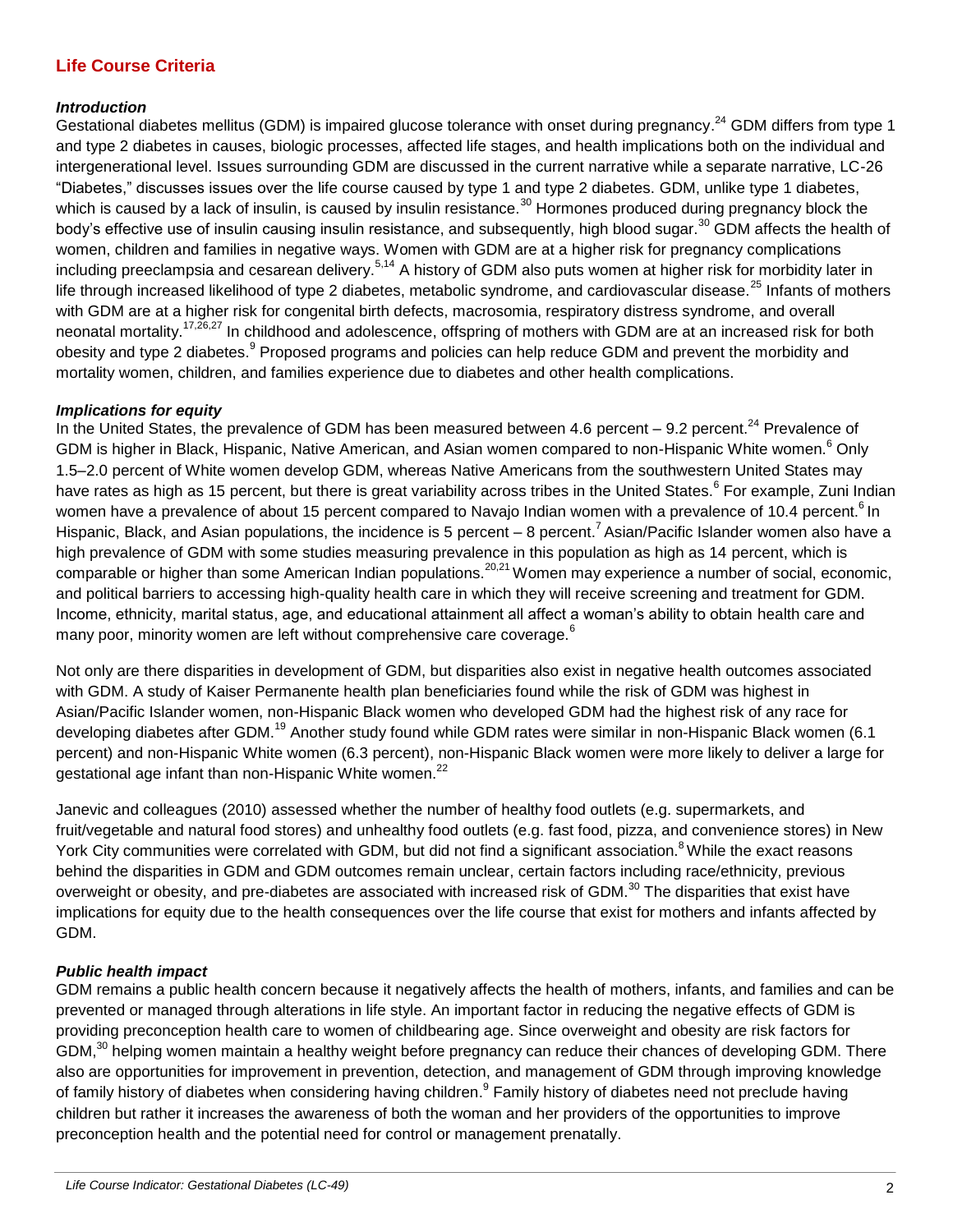Complications and health issues from GDM lead to avoidable health care costs for women and infants. GDM increases the likelihood of having a cesarean delivery. In 2008, the average cost per stay for a cesarean delivery with no complications was \$4,700 compared to \$2,900 per stay for vaginal deliveries with no complications. The costs increase drastically if complications are present.<sup>14</sup> In addition to delivery costs, women who have GDM are at a higher risk for developing type 2 diabetes later in life,<sup>25</sup> while offspring of women with GDM have a higher risk of developing impaired glucose tolerance and metabolic complications.<sup>27</sup> Chen et al (2007) estimated pregnancy and newborn complications due to GDM increased medical costs in the United States by a total of \$636 million (\$596 million dollars in maternal costs and \$40 million in neonatal costs) in 2007 alone.<sup>23</sup> Reducing prevalence of GDM could result in significant cost savings to Medicaid as approximately 36 percent of these costs (\$230 million) were paid for by government programs, mainly Medicaid.<sup>23</sup> Glucose screenings are important tools for early detection and treatment.<sup>10,11</sup> In January 2014, the U.S. Preventive Services Task Force released a statement recommending screening for GDM in all asymptomatic pregnant women after 24 weeks of gestation, concluding there was sufficient evidence for the benefits of this practice.<sup>32</sup>

GDM increases a woman's risk for developing type 2 diabetes and cardiovascular disease (CVD), which is the leading cause of death of women in the United States.<sup>25</sup> Women who progress to type 2 diabetes after having GDM have a higher risk of CVD than women who had GDM that did not progress to type 2 diabetes.<sup>25</sup> Metabolic syndrome, which is a group of CVD risk factors including obesity, hypertension, dyslipidemia, and insulin resistance also is more prevalent in women who have had GDM.<sup>25</sup> There are opportunities to reduce risk of CVD in women through prevention of GDM and through healthy lifestyle interventions or medications that prevent development of type 2 diabetes in women who have experienced GDM.<sup>25</sup>

#### *Leverage or realign resources*

There are many diabetes prevention programs on the national and state level that include community resources as well as local employers to provide services and promote healthy lifestyles<sup>12</sup> In New York, the "Creating Healthy Places to Live, Work, and Play" initiative works with communities and employers to provide safe places to be physically active to residents and workers, increase accessibility of fresh fruits and vegetables, and improve the nutritional value of foods offered at local restaurants and corner stores.<sup>31</sup> Initiatives such as these could decrease risk factors for GDM or decrease the risk for progressing to type 2 diabetes after experiencing GDM. In addition, partnerships with schools could help prevent children exposed to GDM in utero from developing diabetes later on in childhood by providing health education, healthy meals, and regular exercise throughout the school year.

Medicaid would particularly benefit by addressing GDM because the program currently covers costs for 44 percent of all births in the United States.<sup>35</sup> A disproportionate percentage of Medicaid insurance holders are underrepresented groups, who are at an increased risk of GDM. This is particularly true for many individuals of Native American tribes, and Medicaid is now the primary payer for Indian Health Services.<sup>15</sup> Also, as Medicaid coverage is expanding under the Affordable Care Act, more women will be eligible, which will likely increase costs without better prevention and health management strategies. Prevention programs for GDM in female Medicaid beneficiaries, such as programs to help maintain healthy weight, could have additional health benefits. If overweight and obese women were able to attain a healthy weight before pregnancy, an estimated 50 percent reduction in GDM could be achieved.<sup>29</sup>

Improving the GDM indicator is an important opportunity for collaboration between chronic disease (CD) programs focused on diabetes prevention and management and maternal and child health (MCH) programs focused on improving the health of women before, during, and after pregnancy and improving birth outcomes. These programs can work together to address a woman's increased risk of developing type 2 diabetes in the future as well as the increased risk of the child developing diabetes later in life. The Centers for Disease Control and Prevention (CDC), AMCHP and the National Association of Chronic Disease Directors (NACDD) piloted this type of collaboration around GDM through support of three states in modeling effective collaboration of MCH and CD programs in developing diabetes prevention initiatives. For some participating state teams, the GDM initiative was the first time there was a formal collaboration between the MCH and CD programs, and this was an innovative way to tackle an issue that was important for both programs without being duplicative; participants cited this project as a model for future work between the programs and potentially for other areas of the health agency as well. In 2010, the Ohio Gestational Diabetes Mellitus Collaboration was founded as an effort between CD and MCH departments. The program aims to educate the public and health care providers about health complications in women with a history of GDM and promote regular screenings to prevent these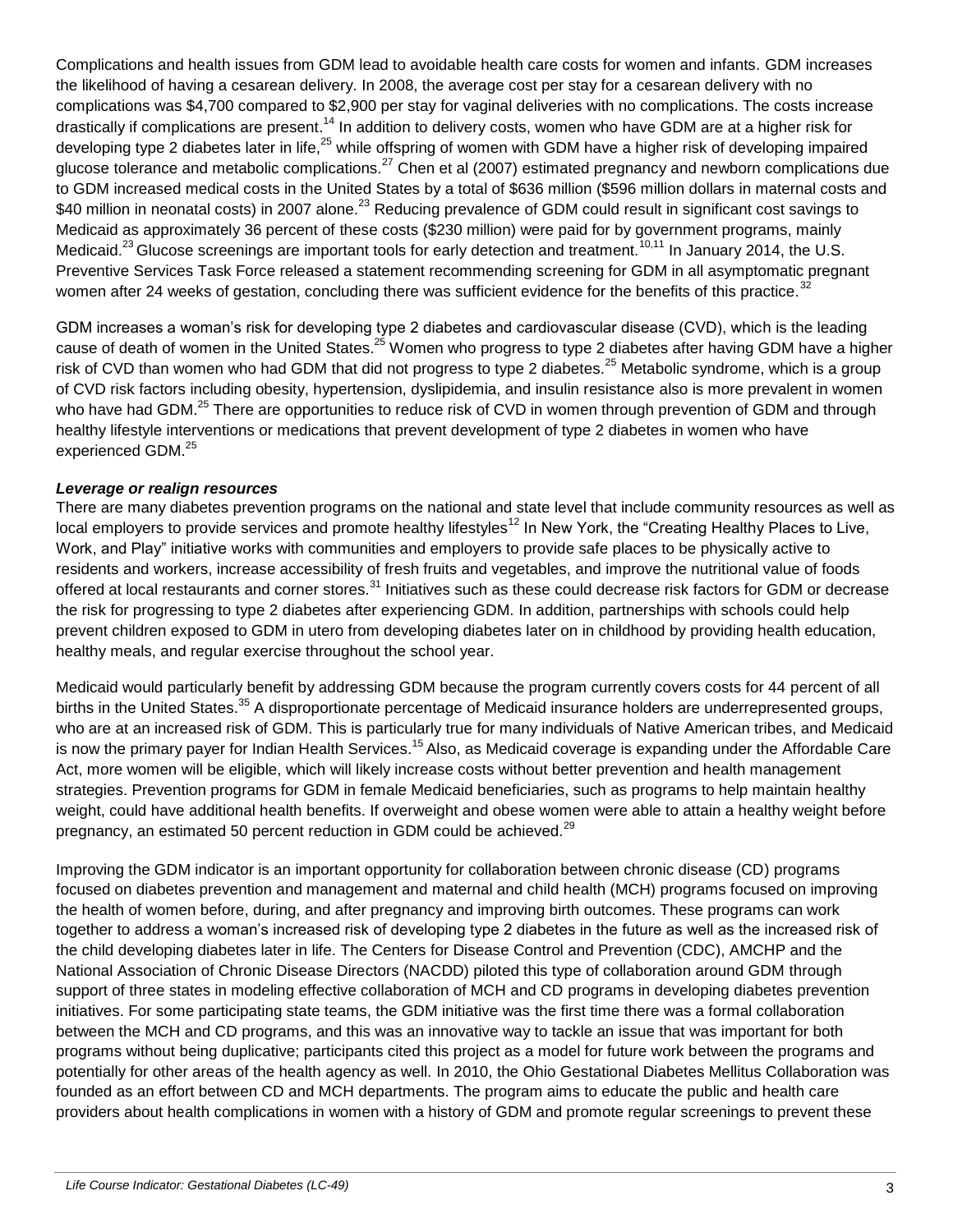complications.<sup>13</sup> The collaboration has attempted to raise awareness about GDM through radio public service announcements, social media messages, partnering with text4baby, and publishing a data book on GDM in Ohio.<sup>13</sup>

#### *Predict an individual's health and wellness and/or that of their offspring*

Approximately 2 – 5 percent of pregnant women will develop GDM, and type 2 diabetes may develop after pregnancy.<sup>5</sup> Mothers that have GDM have a 35 percent to 60 percent chance of developing diabetes over the next 10 to 20 years.<sup>12</sup> Type 2 diabetes in women with a history of GDM creates a significant risk for CVD.<sup>25</sup> Women who have had GDM have been found to have a 70 percent increased risk of CVD than women who have not had GDM.<sup>25</sup> Risk of CVD increases with the development of type 2 diabetes, metabolic syndrome, and obesity.<sup>25</sup>

GDM affects maternal health in both the current pregnancy and future pregnancies. Once a woman has had one pregnancy with GDM, there is an increased risk that she will develop GDM in subsequent pregnancies.<sup>6, 9</sup> Also, during pregnancy a mother with GDM is at a much greater risk for developing preeclampsia, which can be life-threatening for the mother and infant.<sup>5</sup> There are a few known risk factors for preeclampsia but very little can be done to prevent the condition; it is therefore important to take advantage of opportunities to reduce risk through prevention of conditions like GDM.

The health of infants is also affected by GDM. GDM is associated with higher levels of fetal death / stillbirth, especially in cases that were not treated throughout the pregnancy.<sup>16</sup> GDM has been linked to some forms of congenital defects of the central nervous system.<sup>17</sup> Comorbidities in the mother add increased risk of fetal health issues. Women who suffer from both obesity and GDM have a significantly higher risk of congenital birth defects than women who have only obesity or only GDM.<sup>17</sup>

A frequent outcome of GDM is giving birth to infants larger than 4,000 to 4,500 g (eight pounds 13 ounces to nine pounds four ounces) which is termed macrosomia. Due to their large size, infants of mothers with GDM are much more likely to suffer trauma during birth, and mothers have an increased risk of having a cesarean delivery.<sup>9</sup> Cesarean delivery increases a mother's recovery time after birth and can delay initiation of breastfeeding.<sup>34</sup>

GDM is a major risk factor for neonatal respiratory distress syndrome (RDS).<sup>26</sup> RDS ranges from mild to severe cases and occurs in 25 to 38 percent of infants born to mothers with GDM.<sup>27</sup> The precise reasons for increased risk of respiratory problems in infants born to mothers with GDM are not known for sure, but the higher risk may be related to a number of complex biologic processes resulting from hyperinsulinemia.<sup>26,27</sup> Offspring born to mothers with GDM also have an elevated risk for obesity and developing type 2 diabetes during childhood or adolescence<sup>9</sup>. The increased risk for becoming obese and developing diabetes at a young age means many female children of mothers with GDM will already suffer from diabetes or obesity by their childbearing years, which fuels a cycle of intergenerational health issues.<sup>28</sup>

#### **Data Criteria**

#### *Data availability*

PRAMS, initiated in 1987, is an ongoing population-based surveillance system designed to identify and monitor selected maternal experiences and behaviors that occur before and during pregnancy and during the child's early infancy. Forty states and New York City currently participate in PRAMS, representing approximately 78 percent of all U.S. live births. Six other states previously participated. The CDC maintains a combined dataset with information from all participating PRAMS states, which represents approximately 87 percent of all live births in the United States. The CDC PRAMS Online Data for Epidemiologic Research (CPONDER) is a Web-based query system created to access data collected through PRAMS surveys.

The length of time between an event and entry into the sampling frame is typically two to six months. Because PRAMS data are weighted to the final birth file, there is a data availability lag between the close of a calendar year and access to the final PRAMS dataset. As of July 2013, the most current year of data available in CPONDER was 2008.

Although the 40 states and one city that participate in PRAMS have access to their own state data, only states where the minimum response rates have been met are included in CPONDER. For 2000-2006, this required response rate was 70 percent, and for 2007-08 it was 65 percent. The required response rate may limit the availability of a "national" estimate through CPONDER, but states with PRAMS are encouraged to use their own data whenever possible.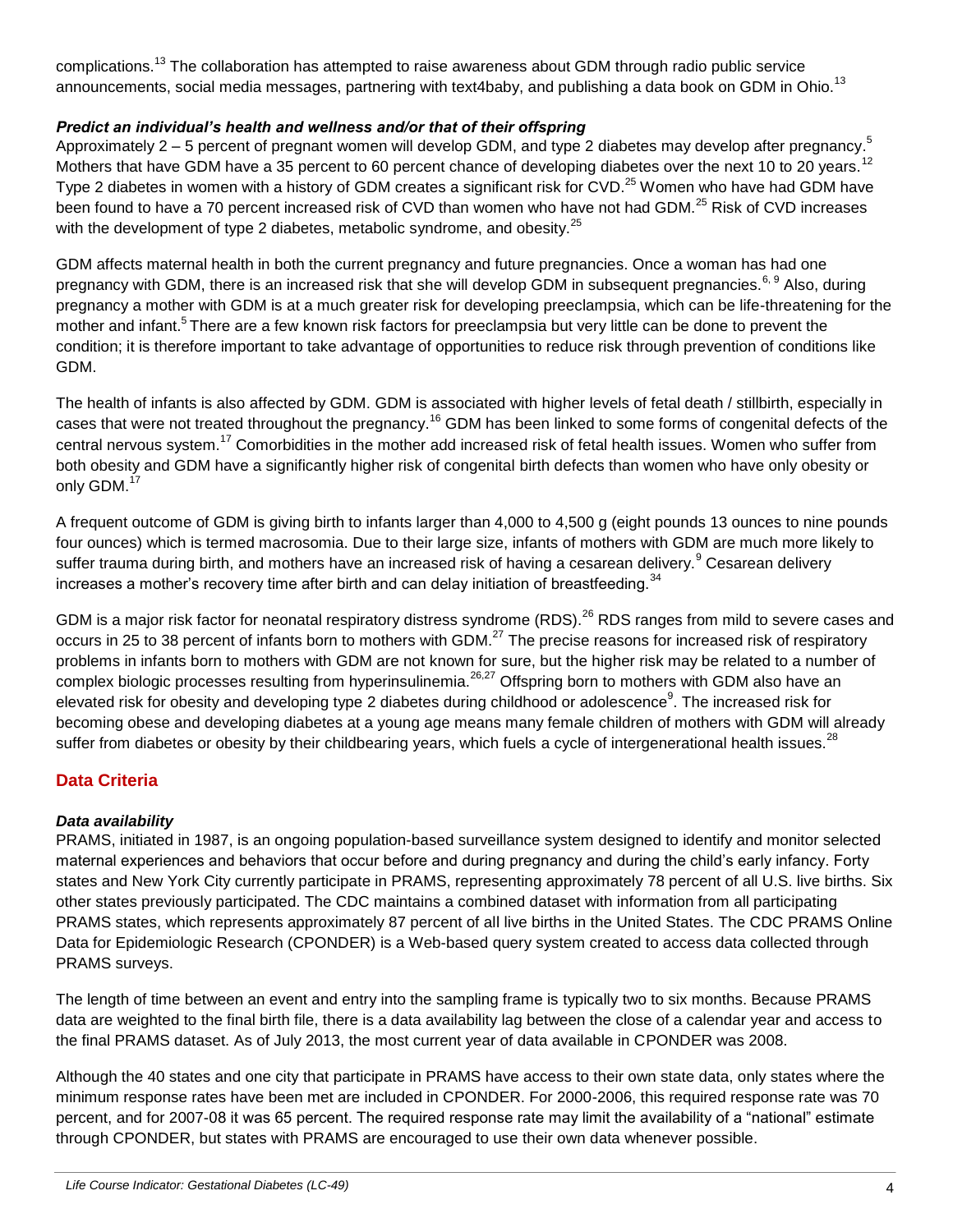The PRAMS survey consists of core questions that all states must include and standard, pilot-tested questions that states may choose to add. In addition, PRAMS allows states to design and add their own questions, and the state is responsible for completing question testing before the question can be included. PRAMS data is available from CDC by submitting a proposal for and data sharing agreement to CDC. Data from a single state can be requested from the state PRAMS coordinator.

The number of women with diabetes only during pregnancy is derived from self-reported PRAMS survey information in which women are asked "During your most recent pregnancy, were you told by a doctor, nurse, or other health care worker that you had gestational diabetes (diabetes that started during this pregnancy)?" and the denominator (total number of mothers) is calculated from Vital Statistics Data, which are supplied annually.<sup>1</sup> For those states without PRAMS, data from birth certificates, inpatient records, county health department records, or the Behavioral Risk Factor Surveillance System (BRFSS) data may be considered for use for this indicator, but with limitations. Prevalence estimates from BRFSS would likely be lower than estimates from PRAMS because BRFSS data is derived from the general U.S. population and the question asks about whether the woman has "ever" had diabetes diagnosed only during pregnancy.

#### *Data quality*

PRAMS is a mixed-mode surveillance system that combines mail and telephone surveillance. Each year's sample is weighted to represent all births that meet the inclusion criteria before reporting. Unlike many health surveys, the PRAMS project has a wealth of information from the birth certificate on those who do not respond by either mode of contact, and therefore weighting can be effective at minimizing differences between respondents and non-respondents.

Since the PRAMS survey is completed retrospectively by a woman two to six months after her birth outcome, some bias may occur due to self-reporting and recall. PRAMS is sampled from live births only, so the data do not include information on other pregnancy outcomes such as abortions, miscarriages, or stillbirths; the data do include responses from women who have experienced an infant death. PRAMS is sampled among singleton, twin, and triplet births, and therefore it is not representative of higher order births.

This indicator may be subject to recall bias because mothers are being asked about GDM after their pregnancies.<sup>1</sup> However, studies of PRAMS data quality have found a high agreement (93.8 percent) between birth certificates and selfreports of GDM on PRAMS. The Kappa was only 0.53 but the Prevalence-Adjusted Bias-Adjusted Kappa (PABAK), which adjusts the kappa for imbalances caused by differences in the prevalence and bias<sup>18</sup>, was 0.88, which indicates a high level of agreement.<sup>4</sup>

#### *Simplicity of indicator*

The GDM indicator is easy to calculate and straightforward, especially when acquiring the weighted and adjusted data from CPONDER. The indicator is calculated by dividing the number of pregnant women with gestational diabetes over the total number of pregnant women. This indicator is easy to understand and explain to stakeholders.

#### **References**

<sup>1</sup> CDC. (2012). PRAMS. Retrieved from http://www.cdc.gov/prams/

<sup>2</sup>CDC. (2013). Behavioral Risk Factor Surveillance Survey. Retrieved from http://www.cdc.gov/brfss

<sup>3</sup>Broussard et all. (2011). Core State Preconception Health Indicators: A Voluntary, Multi-state Selection Process. *Maternal and Child Health Journal, 15, 158- 168.* doi: 10.1007/s10995-010-0575-x

<sup>4</sup> Hosler AS, Nayak SG, & Radigan, AM. (2010). Agreement between self-report and birth certificate for gestational diabetes mellitus: New York State PRAMS. *Maternal and Child Health Journal, 14,* 786- 789. doi: 10.1007/s10995-009-0529-3.

<sup>5</sup> CDC (n.d). Diabetes and Pregnancy: Gestational Diabetes. Retrieved from http://www.cdc.gov/pregnancy/documents/Diabetes\_and\_Pregnancy508.pdf

<sup>6</sup> CDC. (2001). Diabetes and Women's Health Across the Life Stages: A Public Health Perspective. Retrieved from http://www.cdc.gov/diabetes/pubs/pdf/womenshort.pdf

<sup>7</sup>Moore, Thomas R. (2012). Diabetes Mellitus and Pregnancy: Gestational Diabetes. Retrieved from http://emedicine.medscape.com/article/127547 overview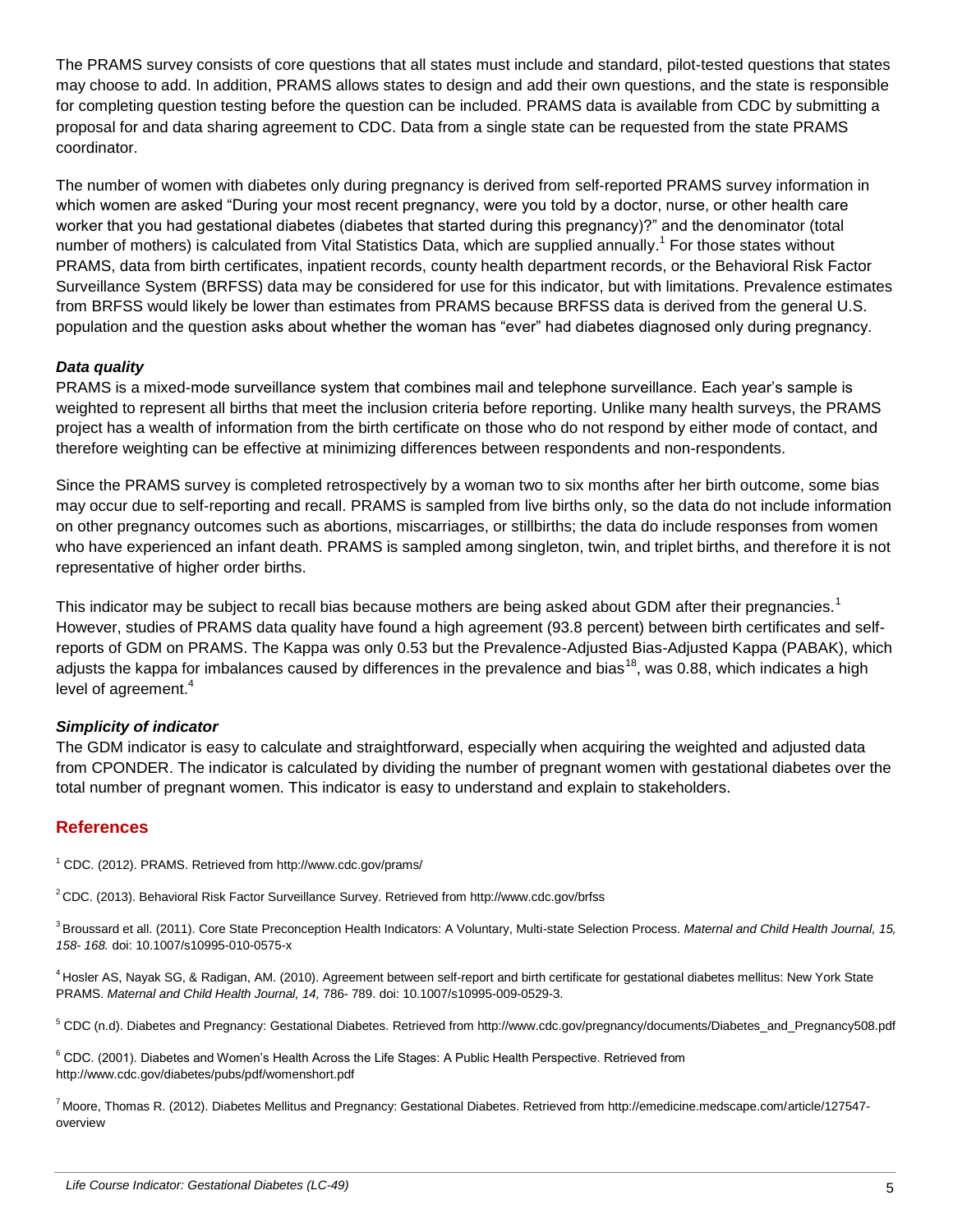8 Janevic, T. et all. (2010). Neighbourhood food environment and gestational diabetes in New York City. *Paediatric Perinatal Epidemiology, 24(3),* 249- 254. doi: 10.1111/j.1365-3016.2010.01107.x.

9 Centers for Disease Control and Prevention. (n.d.). Gestational Diabetes. Retrieved from http://www.cdc.gov/diabetes/pubs/pdf/gestationalDiabetes.pdf

<sup>10</sup> U.S. Preventative Services Task Force. (2008). Screening for Gestational Diabetes Mellitus. Retrieved from http://www.uspreventiveservicestaskforce.org/uspstf08/gestdiab/gdrs.htm

<sup>11</sup> Community Preventive Services Task Force. (2012). Diabetes Prevention and Control. Retrieved from http://www.thecommunityguide.org/diabetes/index.html

 $12$  Centers for Disease Control and Prevention. (2011). National Diabetes Fact Sheet, 2011. Retrieved from http://www.cdc.gov/diabetes/pubs/pdf/ndfs\_2011.pdf

<sup>13</sup> Ohio Department of Health. (2012). Ohio Gestational Diabetes Collaboration. Retrieved from http://www.healthyohioprogram.org/diabetes/programs/gdmc.aspx

<sup>14</sup> Podulka, Jennifer, Stranges, Elizabeth & Steiner, Claudia, (2011). Hospitalizations Related to Childbirth, 2008. Retrieved from http://www.hcupus.ahrq.gov/reports/statbriefs/sb110.jsp

<sup>15</sup> American Public Health Association. (n.d.) Medicaid, Prevention, and Public Health: Invest Today for a Healthier Tomorrow. Retrieved from http://www.apha.org/NR/rdonlyres/675F96CD-7701-4049-89BD-D96625A6A3BE/0/MedicaidReport.pdf

<sup>16</sup> Kjos, Siri L. & Buchanan, Thomas A. (1999). Gestational Diabetes Mellitus. *The New England Journal of Medicine, 341*, 1749- 1756. doi: 10.1056/NEJM199912023412307

<sup>17</sup> Anderson, James L. et all. (2005). Maternal Obesity, Gestational Diabetes, and Central Nervous System Birth Defects. *Epidemiology, 16(1), 87-92.* Retrieved fro[m http://www.jstor.org.ezproxy.lib.usf.edu/stable/pdfplus/20486004.pdf?acceptTC=true](http://www.jstor.org.ezproxy.lib.usf.edu/stable/pdfplus/20486004.pdf?acceptTC=true)

 $18$  Byrt T, Bishop J, Carlin JB. (1993): Bias, prevalence and kappa. Journal of Clinical Epidemiology 46:423-429.

<sup>19</sup>Xiang, A., Li, B., Black, M., Sacks, D., Buchanan, T., Jacobsen, S., & Lawrence, J. (2011). Racial and ethnic disparities in diabetes risk after gestational diabetes mellitus. *Diabetologia*, *54*(12), 3016-3021. doi:10.1007/s00125-011-2330-2

<sup>20</sup> Hunsberger, M., Rosenberg, K., & Donatelle, R. (2010). Racial/Ethnic Disparities in Gestational Diabetes Mellitus: Findings from a Population-Based Survey. *Women's Health Issues*, *20*(5), 323-328. doi:10.1016/j.whi.2010.06.003

<sup>21</sup> Thorpe, L., Berger, D., Ellis, J., Bettegowda, V., Brown, G., Matte, T., & ... Frieden, T. (2005). Trends and racial/ethnic disparities in gestational diabetes among pregnant women in New York City, 1990-2001. *American Journal Of Public Health*, *95*(9), 1536-1539. doi:10.2105/AJPH.2005.066100

 $^{22}$  Hunt, K., Marlow, N., Gebregziabher, M., Ellerbe, C., Mauldin, J., Mayorga, M., & Korte, J. (2012). Impact of maternal diabetes on birthweight is greater in non-Hispanic blacks than in non-Hispanic whites. *Diabetologia*, *55*(4), 971-980. doi:10.1007/s00125-011-2430-z

 $^{23}$ Chen, Y., Quick, W., Yang, W., Zhang, Y., Baldwin, A., Moran, J., & ... Dall, T. (2009). Cost of gestational diabetes mellitus in the United States in 2007. *Population Health Management*, *12*(3), 165-174. doi:10.1089/pop.2009.12303

<sup>24</sup> DeSisto, C., Kim, S., & Sharma, A. (2014). Prevalence estimates of gestational diabetes mellitus in the United States, Pregnancy Risk Assessment Monitoring System (PRAMS), 2007-2010. *Preventing Chronic Disease*, *11* E104. doi:10.5888/pcd11.130415

<sup>25</sup>Sullivan, S., Umans, J., & Ratner, R. (2012). Gestational diabetes: implications for cardiovascular health. *Current Diabetes Reports*, *12*(1), 43-52. doi:10.1007/s11892-011-0238-3

 $^{26}$  Vignoles, P., Gire, C., Mancini, J., Bretelle, F., Boubli, L., Janky, E., & Carcopino, X. (2011). Gestational diabetes: a strong independent risk factor for severe neonatal respiratory failure after 34 weeks. *Archives Of Gynecology And Obstetrics*, *284*(5), 1099-1104. doi:10.1007/s00404-010-1810-9

<sup>27</sup>Jones, C. (2001). Gestational diabetes and its impact on the neonate. *Neonatal Network: NN*, *20*(6), 17-23.

<sup>28</sup>Dabelea, D. (2007). The predisposition to obesity and diabetes in offspring of diabetic mothers. *Diabetes Care*, *30 Suppl 2*S169-S174. doi:10.2337/dc07-s211

<sup>29</sup> Centers for Disease Control and Prevention. Preventing and managing chronic disease to improve the health of women and infants. Accessed on August 14, 2014, a[t http://www.cdc.gov/reproductivehealth/WomensRH/PDF/ChronicDisease\\_FactSheet.pdf.](http://www.cdc.gov/reproductivehealth/WomensRH/PDF/ChronicDisease_FactSheet.pdf) 

<sup>30</sup> John Hopkins Medicine. Health Library: Gestational Diabetes Mellitus(GDM). Accessed on August 14, 2014 at [http://www.hopkinsmedicine.org/healthlibrary/conditions/diabetes/gestational\\_diabetes\\_mellitus\\_gdm\\_85,P00337/.](http://www.hopkinsmedicine.org/healthlibrary/conditions/diabetes/gestational_diabetes_mellitus_gdm_85,P00337/)

<sup>31</sup> New York State Department of Health (NYSDOH). Creating Healthy Places to Live, Work, and Play. Accessed on August 18, 2014 at [https://www.health.ny.gov/prevention/nutrition/healthy\\_places.htm](https://www.health.ny.gov/prevention/nutrition/healthy_places.htm)